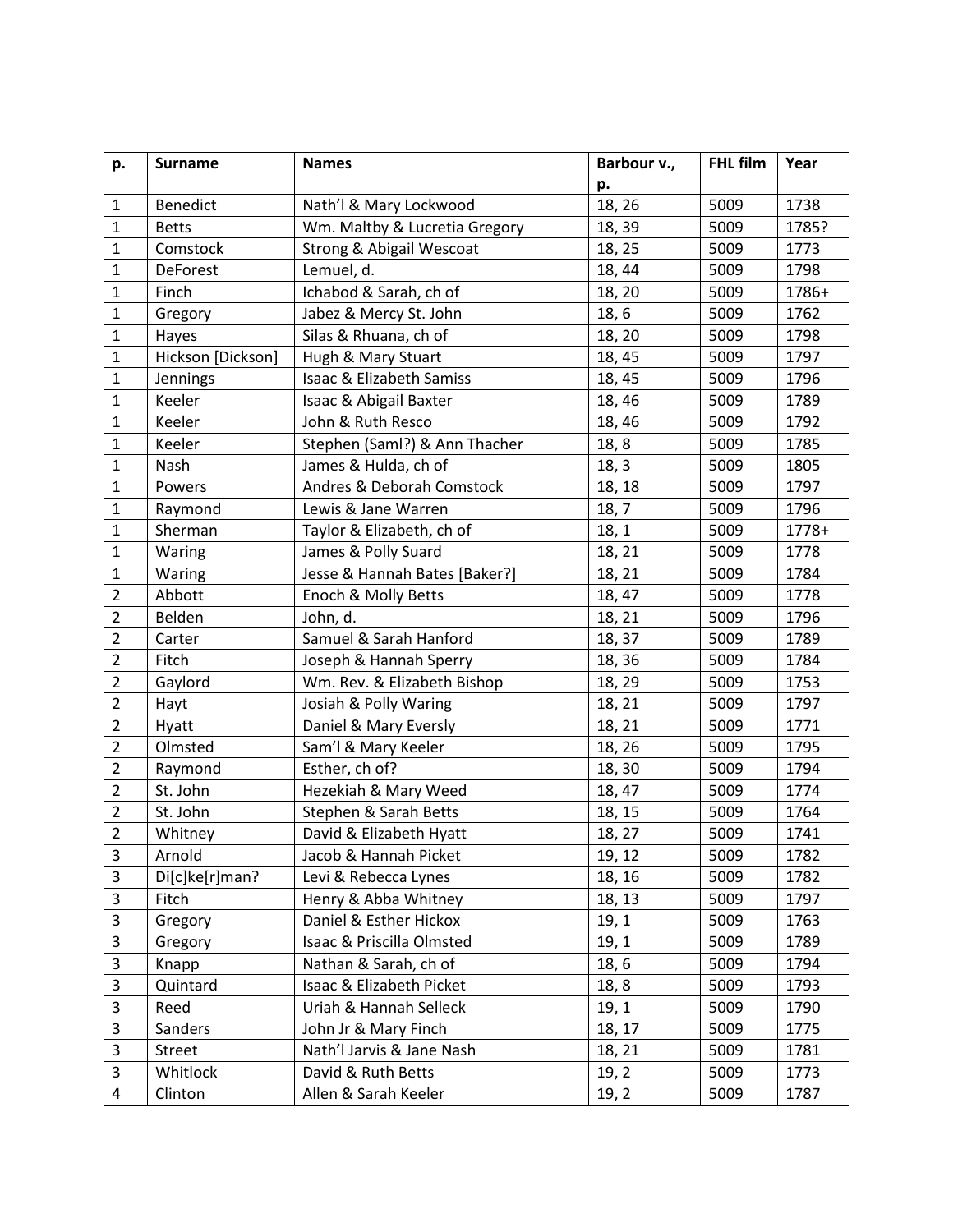| 4 | Davis              | James & Hannah Jelliff              | 19, 2  | 5009 | 1786  |
|---|--------------------|-------------------------------------|--------|------|-------|
| 4 | Green              | $\&$ _____, ch of                   | 19, 1  | 5009 | 1786+ |
| 4 | Hodges             | Job & File Robinson                 | 19, 2  | 5009 | 1783  |
| 4 | <b>Jeliff</b>      | Joseph & Phebe Nash                 | 19, 2  | 5009 | 1796  |
| 4 | Keeler             | Jehiel & Anne Hubbell               | 19, 2  | 5009 | 1793  |
| 4 | Mead               | Azor & Susanna Fitch                | 19, 2  | 5009 | 1779  |
| 4 | Platt              | Jabez & , ch of                     | 19, 2  | 5009 | 1788+ |
| 4 | Platt              | Joseph & Polly Merwin               | 19, 2  | 5009 | 1787  |
| 4 | Richards           | James & Hannah Waring               | 19, 2  | 5009 | 1743  |
| 4 | St. John           | Samuel & Glorian Gregory            | 19, 2  | 5009 | 1780  |
| 4 | Taylor             | John &                              | 19,2   | 5009 | 1795+ |
| 4 | Waters             | Robert & Deborah Fitch              | 19, 2  | 5009 | 1776  |
| 4 | Wescoat            | Elijah & Rachel Betts               | 19, 2  | 5009 | 1774  |
| 5 | Arnold             | Benedict & Priscilla, ch of         | 19, 12 | 5009 | 1807+ |
| 5 | Isaacs             | Charles & Rebecca Betts             | 19, 12 | 5009 | 1815  |
| 5 | Kellogg            | Jarvis Jr & Mercy Selleck           | 19, 10 | 5009 | 1792  |
| 5 | Nash               | Nathan Jr & Hannah Hitchcock        | 18, 37 | 5009 | 1767  |
| 5 | Olmstead           | Zalmon & Betsy M. Camp              | 19, 12 | 5009 | 1810  |
| 5 | Osborn             | William & Jemima Kellogg            | 19, 12 | 5009 | 1814  |
| 5 | Price              | Philo & Rebecca Holly               | 19, 12 | 5009 | 1819  |
| 5 | Roberts            | David & Tamar [Jennie?] ___ , ch of | 19, 12 | 5009 | 1805  |
| 5 | Selleck            | James & Sarah Weed?                 | 13, 1  | 5006 | 1763  |
| 5 | Selleck            | James Jr & Sally Gilbert            | 18, 37 | 5009 | 1791  |
| 5 | Selleck            | William & Charlotte Gregory, ch of  | 19, 11 | 5009 | 1811  |
| 5 | St. John           | John & Nanna Seymour (dupe entry)   | 19, 9  | 5009 | 1769  |
| 5 | St. John           | Seth $\&$ _____, ch of              | 19,9   | 5009 | 1793+ |
| 6 | Akin               | Andrew & Mary ___ , ch of           | 19, 10 | 5009 | 1814  |
| 6 | Comstock           | Daniel & Rebecca Kellogg            | 19, 11 | 5009 | 1812  |
| 6 | Gibbs              | Wm. P. & Mary Dixon                 | 19, 10 | 5009 | 1806  |
| 6 | Hanford            | Chas. & Ruth Seymour                | 19, 11 | 5009 | 1807  |
| 6 | Hoyt               | Samuel & Hannah Jessup              | 19, 12 | 5009 | 1801  |
| 6 | Kellogg            | Eseck & Maria Osborn                | 19, 11 | 5009 | 1811  |
| 6 | Lockwood           | Benj'mn & Elizabeth Kellogg         | 19, 11 | 5009 | 1803  |
| 6 | Lockwood           | Joseph & Rebecca Seymour            | 19, 11 | 5009 | 1800  |
| 6 | Lockwood           | Thos. St. John & Hannah Whitlock    | 19, 9  | 5009 | 1802  |
| 6 | McClure            | John & Sally Jennings, ch of        | 19, 11 | 5009 | 1807  |
| 6 | Middlebrook        | Matthew & Betsy Abbott              | 19, 11 | 5009 | 1805  |
| 6 | Northam            | Stephen G. &<br>ch of               | 19, 11 | 5009 | 1820  |
| 6 | O'Brien            | Patrick & Polly<br>, ch of          | 19, 11 | 5009 | 1781  |
| 6 | Reed               | Ebenezer & Elizabeth Seely          | 19, 12 | 5009 | 1803  |
| 6 | Selleck [Halleck]? | Wm. & Ruth Byxbee                   | 19, 11 | 5009 | 1812  |
| 6 | Smith              | Chapman & Treny Smith               | 19, 12 | 5009 | 1810  |
| 6 | St. John           | Aaron & Mercy St. John              | 18, 46 | 5009 | 1784  |
| 6 | St. John           | Jesse & Anna Weed                   | 18, 13 | 5009 | 1790  |
| 6 | Taylor             | Seth & Abigail Warren               | 19, 12 | 5009 | 1805  |
| 6 | Whitney            | Lewis & Sally Hall                  | 19, 11 | 5009 | 1811  |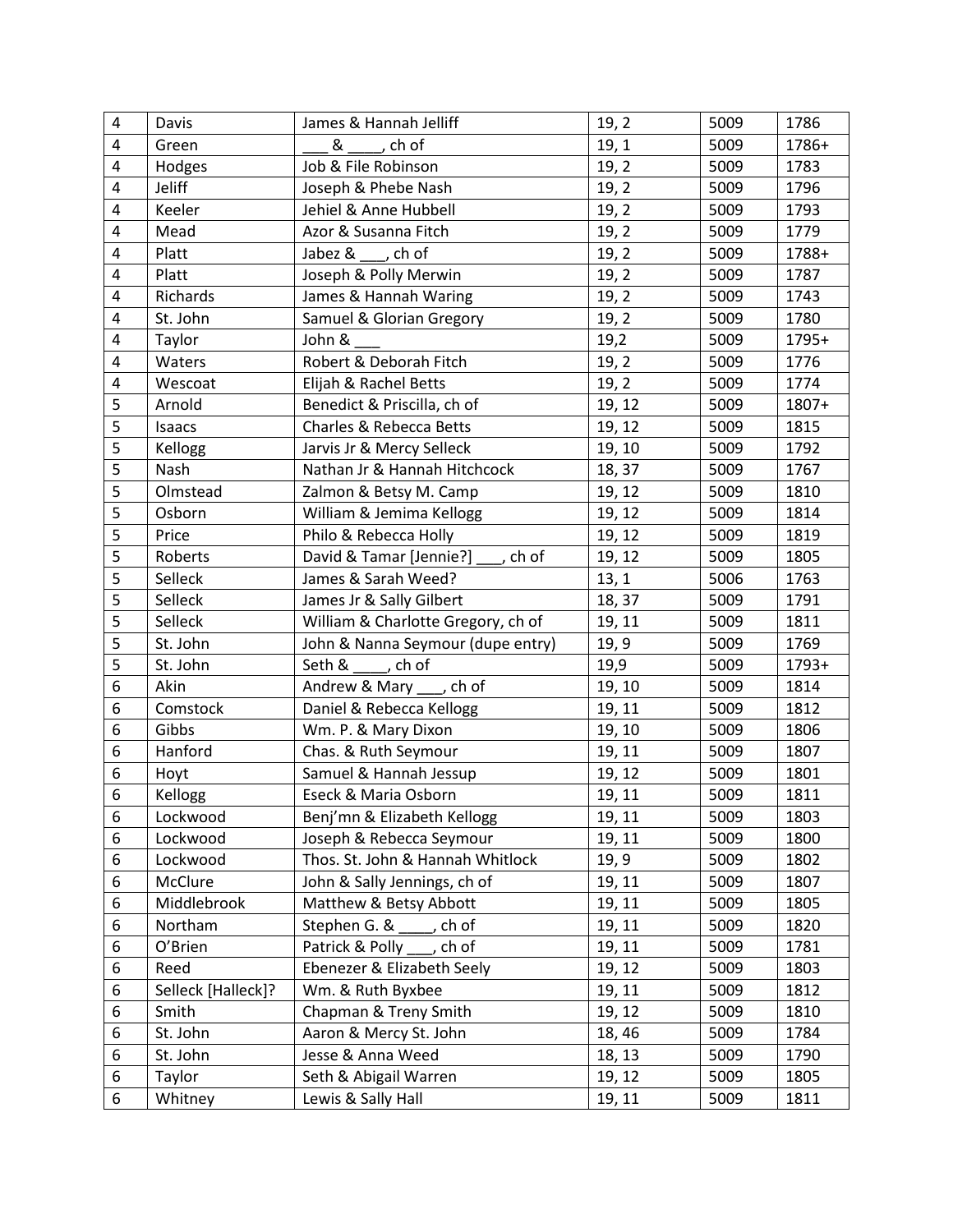| $\overline{7}$ | Ayres              | Jared & Polly Lockwood              | 19, 9                    | 5009                     | 1800  |
|----------------|--------------------|-------------------------------------|--------------------------|--------------------------|-------|
| $\overline{7}$ | Bowton             | Sally & _____, ch of                | 19, 8                    | 5009                     | 1795+ |
| $\overline{7}$ | <b>Branard</b>     | Ichabod & Polly Mallory             | 19, 9                    | 5009                     | 1798  |
| $\overline{7}$ | <b>Brunderson</b>  | David & Ellen ____, ch of           | $\overline{\phantom{0}}$ | $\overline{\phantom{a}}$ | 1806  |
| $\overline{7}$ | Cannon             | Wm. A. & Betsy Seymour              | 19, 9                    | 5009                     | 1798  |
| $\overline{7}$ | Comstock           | Abijah & Polly Comstock             | 19, 9                    | 5009                     | 1802  |
| $\overline{7}$ | Crissey            | Jesse & Abiah Smith                 | 19, 10                   | 5009                     | 1800  |
| $\overline{7}$ | Day                | Abraham [Absolom]? & , ch of        | 19, 9; 18, 11            | 5009                     | 1801  |
| $\overline{7}$ | Dennis             | Joseph & Rebecca Hanford            | 19, 9                    | 5009                     | 1802  |
| $\overline{7}$ | Hayt               | Benagh? & Rhoda Hoyt                | 19, 9                    | 5009                     | 1799  |
| $\overline{7}$ | Jarvis             | Nathan & Betsey Sanford             | 19, 9                    | 5009                     | 1802  |
| $\overline{7}$ | Lyon               | Jesse & Rebecca Knapp               | 19, 10                   | 5009                     | 1804  |
| $\overline{7}$ | Murray             | Daniel & Hannah Nash                | 19, 8                    | 5009                     | 1785  |
| $\overline{7}$ | Osborn             | Jacob & Betsey Jarvis, ch of        | 19, 10                   | 5009                     | 1783+ |
| $\overline{7}$ | Putman             | John & Phebe Knapp                  | 19, 10                   | 5009                     | 1813  |
| $\overline{7}$ | Quintard           | Aaron & Polly, ch of                | 19, 9                    | 5009                     | 1820  |
| $\overline{7}$ | Skidmore           | Samuel Bates & Nancy Sammis         | 19, 10                   | 5009                     | 1810  |
| $\overline{7}$ | Smith              | <b>Edward &amp; Esther Benedict</b> | 19, 10                   | 5009                     | 1811  |
| $\overline{7}$ | St. John           | Seth & ____ (dupe entry)            |                          |                          |       |
| $\overline{7}$ | Stuart             | Benjamin & ____, ch of              | 19, 9                    | 5009                     | 1797+ |
| 8              | Abbott             | Aaron & Betsey                      | 19, 5                    | 5009                     | 1788  |
| 8              | <b>Bears</b>       | Samuel & Ann Raymond                | 19, 6                    | 5009                     | 1794  |
| 8              | Bedient            | Gilliad & Abigail                   | 19,8                     | 5009                     | 1770  |
| 8              | Denton             | Benj'n & Sarah Middlebrook          | 19, 8                    | 5009                     | 1782  |
| 8              | Hanford            | Eleazar &                           | 19, 5                    | 5009                     | 1745  |
| 8              | Jelliff            | James & Lydia Blachly               | 19, 6                    | 5009                     | 1783  |
| 8              | Jeliff             | Sturges &                           | 19, 5                    | 5009                     | 1796  |
| 8              | Keeler             | Matthew & Annah Benedict            | 19, 8                    | 5009                     | 1783  |
| 8              | Morgan             | John & Johanna Banks                | 19, 8                    | 5009                     | 1757  |
| 8              | Patrick            | Jared, b.                           | 19, 6                    | 5009                     | 1779  |
| 8              | St. John           | John & Nanne Seymour                | 19, 9                    | 5009                     | 1769  |
| 9              | <b>Benedict</b>    | Hezekiah & Martha Bell              | 19, 6                    | 5009                     | 1763  |
| 9              | Fillio             | Benjamin & Clemons Gregory          | 19,6                     | 5009                     | 1785  |
| 9              | Fillio             | James & Mary Olmsted                | 19, 6                    | 5009                     | 1757  |
| 9              | Gregory            | Stephen & Mary Benedict             | 19, 6                    | 5009                     | 1757  |
| 9              | Hanford            | Lewis &                             | 19, 5                    | 5009                     | 1787  |
| 9              | Rockwell           | Joseph & Wait Raymond               | 19, 6                    | 5009                     | 1762  |
| 9              | Taylor             | Gameliel & Abigail Cable            | 19, 7                    | 5009                     | 1757  |
| 9              | Wescoat            | David & Mary Slauson                | 19, 6                    | 5009                     | 1739  |
| 10             | Hubbell [Hurlbutt] | Taylor & Betty Bennett              | 19,6                     | 5009                     | 1793  |
| 10             | Hyatt              | Stephen & Elizabeth Whitlock        | 19, 6                    | 5009                     | 1785  |
| 10             | Patrick            | John & Bethia                       | 19, 5                    | 5009                     | 1740  |
| 10             | Patrick            | Noah &                              | 19, 5                    | 5009                     | 1774  |
| 10             | Rockwell           | Joseph Jr & Mary Keeler             | 19, 6                    | 5009                     | 1785  |
| 10             | Sanders            | Thomas & Ann Blatchly               | 19, 8                    | 5009                     | 1789  |
| 10             | <b>Sturges</b>     | Elias & Ann Morehouse               | 19, 6                    | 5009                     | 1783  |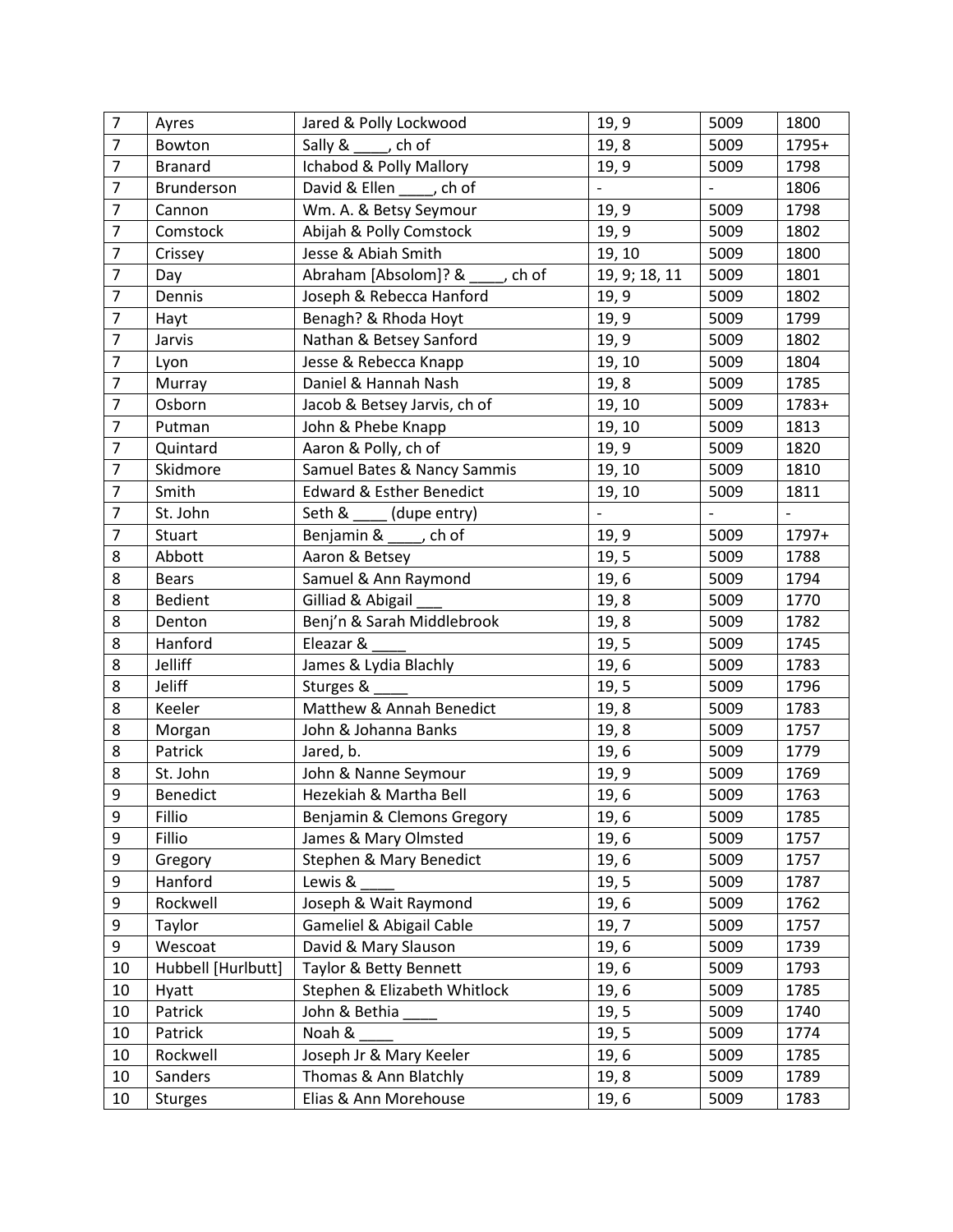| 10 | Taylor        | Levi & Betty [Patty]? Seymour         | 19, 5     | 5009 | 1761  |
|----|---------------|---------------------------------------|-----------|------|-------|
| 10 | Taylor        | Robert & Rhoda _____, ch of           | 19,7      | 5009 | 1808  |
| 10 | Whitlock      | Daniel & Mary                         | 19, 6     | 5009 | 1756? |
| 11 | Abbott        | Judd & Sarah Ward                     | 19, 7     | 5009 | 1779  |
| 12 | Abbott        | Mathias & Jemima Resco                | 17, 218   | 5008 | 1765  |
| 11 | <b>Betts</b>  | Burwell & Thankful Raymond            | 19, 8     | 5009 | 1740  |
| 11 | Fitch         | Timothy &<br>Wright                   | 19, 7     | 5009 | 1792  |
| 11 | Gregory       | Denton & Elizabeth Sherwood           | 19, 8     | 5009 | 1752  |
| 11 | Gregory       | John & Sarah Fairchild                | 19,7      | 5009 | 1774  |
| 11 | Mott          | Ruben & Phebe Tuttle                  | 19,7      | 5009 | 1763  |
| 11 | Wilson        | Chas. & Olive Allen                   | 19, 8     | 5009 | 1788  |
| 12 | <b>Betts</b>  | John & Lea                            | 9, 2-ind. | 5004 | 1773  |
| 12 | Fitch         | Sam'l & Olive Stuart                  | 19,7      | 5009 | 1783  |
| 12 | Gregory       | Moses & Polly Fillio                  | 19, 7     | 5009 | 1795  |
| 12 | Gregory       | Silas & Sarah , ch of                 | 19,7      | 5009 | 1782+ |
| 12 | Hanford       | Nathan & Molly St. John               | 19,7      | 5009 | 1795  |
| 12 | Hickox        | Carter & Leah Taylor                  | 17, 218   | 5008 | 1764  |
| 12 | Hyatt         | Thomas & Hannah Scribner              | 19, 7     | 5009 | 1748  |
| 12 | Lockwood      | Samuel & Jemima                       | 17, 217   | 5008 | 1774  |
| 12 | Phinney       | Isaac & Rhoda Camp                    | 17, 218   | 5008 | 1793  |
| 12 | Raymond       | Ebenezer & Martha Hinman              | 19, 7     | 5009 | 1771  |
| 12 | Taylor        | Abijah & Isabel _____, ch of          | 19, 7     | 5009 | 1769+ |
| 12 | Taylor        | Noah & Elizabeth, ch of               | 17, 218   | 5008 | 1749+ |
| 12 | Tuttle        | Jesse & Mercy Selleck                 | 19,7      | 5009 | 1767  |
| 13 | Beaty         | Jas. & Peggy Whitney                  | 19, 5     | 5009 | 1775  |
| 13 | Bedient       | Jesse & Sarah Whitney                 | 19, 5     | 5009 | 1772  |
| 13 | <b>Brooks</b> | Lemuel & Lydia Benedict               | 17, 217   | 5008 | 1788  |
| 13 | Comstock      | David & Rebecca Grumman, ch of        | 19, 5     | 5009 | 1747  |
| 13 | Comstock      | Phebe, d.                             | 19, 5?    | 5009 | 1817  |
| 13 | Fitch         | Thomas & Amelia Lewis                 | 19, 5     | 5009 | 1790  |
| 13 | Gregory       | Isaiah [Josiah]? & Ellen Adams, ch of | 19, 5     | 5009 | 1784  |
| 13 | Hurlburt      | James & Anna Hayes                    | 19, 5     | 5009 | 1781  |
| 13 | Lockwood      | John & Sarah Smith                    | 19, 4     | 5009 | 1797  |
| 13 | Reed          | Jesse & Mercy Weed                    | 17, 218   | 5008 | 1765  |
| 13 | Scribner      | Benjamin & Phebe Phillio              |           |      | 1797  |
| 13 | Smith         | Hutton & Phebe Hyatt                  | 19, 4     | 5009 | 1779  |
| 13 | St. John      | Samuel & Glorian Gregory (dupe entry) |           |      |       |
| 13 | Wright        | Dennis & Lois Wright                  | 17, 218   | 5006 | 1781  |
| 14 | Bowton        | Seth & Sarah Resseguie                | 19, 3     | 5009 | 1771  |
| 14 | Fitch         | Josiah Hanford & Ann Platt Hanford    | 19, 3     | 5009 | 1791  |
| 14 | Gates         | Samuel & Ruth Olmsted                 | 19, 3     | 5009 | 1758  |
| 14 | Gregory       | Abraham & Elizabeth Betts             | 19, 3     | 5009 | 1760  |
| 14 | Gregory       | Ebenezer & Lois Osborn                | 19, 3     | 5009 | 1784  |
| 14 | Middlebrook   | Summers & Susanna Beal                | 19, 2     | 5009 | 1781  |
| 14 | Nash          | Bela & Sarah Gilbert                  | 19, 3     | 5009 | 1780  |
| 14 | Seymour       | &<br>ch of                            | 19, 3     | 5009 | 1786  |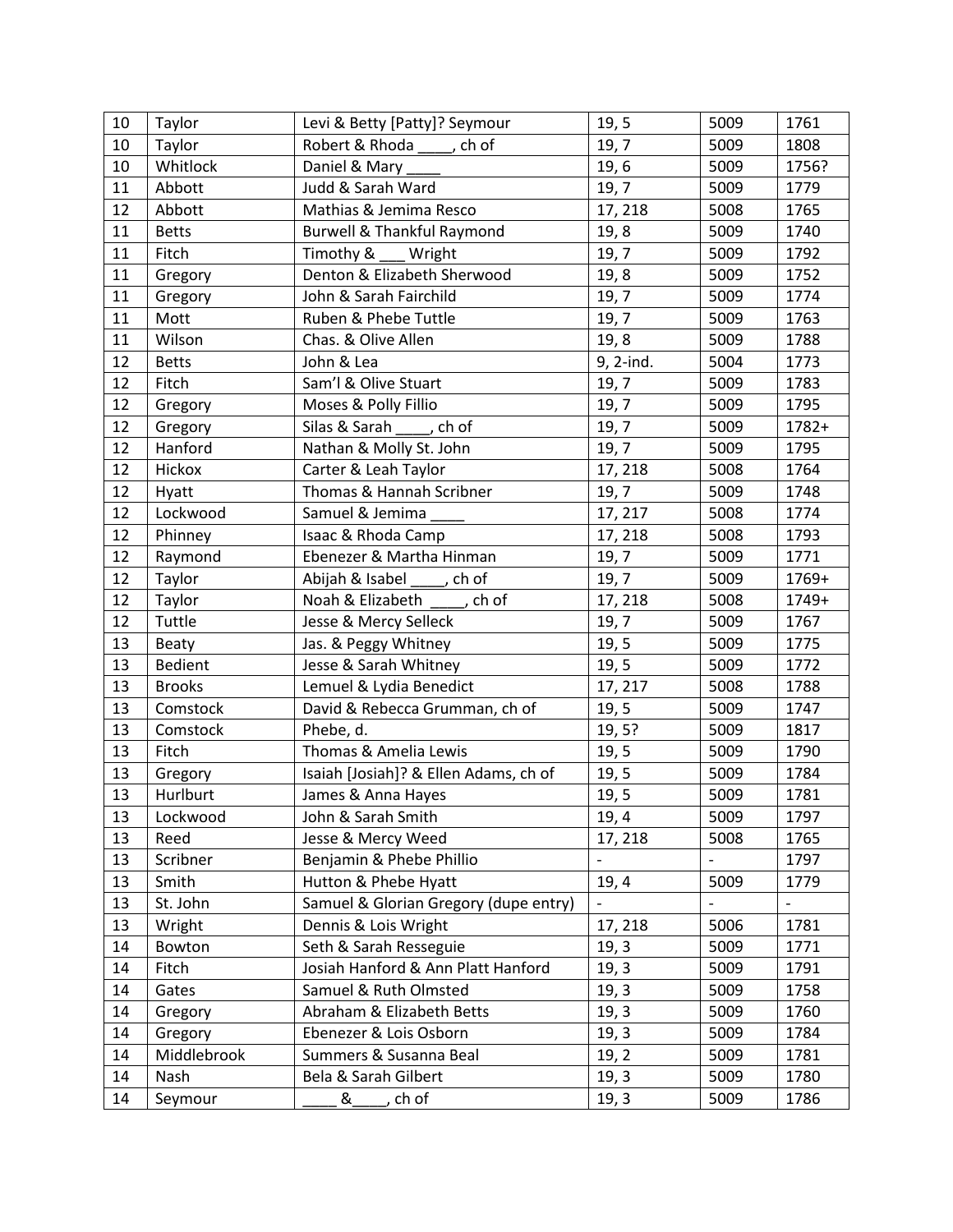| 14 | Whitney        | Nancy & , ch of                                                   | 18, 4                    | 5009           | 1782  |
|----|----------------|-------------------------------------------------------------------|--------------------------|----------------|-------|
| 14 | Woodward       | Aaron Rev. & Martha Trumbull                                      | 19, 3                    | 5009           | 1794  |
| 15 | <b>Betts</b>   | Isaac & Elizabeth Griffiths                                       | 19, 4                    | 5009           | 1753  |
| 15 | <b>Dunning</b> | Daniel & Hannah Keeler                                            | 19, 4                    | 5009           | 1786  |
| 15 | Fillio         | Isaac & Adah Waterbury                                            | 19, 3                    | 5009           | 1785  |
| 15 | Hanford        | Hezekiah & Deborah Hoyt                                           | 19, 4                    | 5009           | 1743  |
| 15 | Jones          | Elijah & Hannah Raymond                                           | 19, 4                    | 5009           | 1771  |
| 15 | Lockwood       | David & Martha Trowbridge                                         | 19, 4                    | 5009           | 1777  |
| 15 | Nash           | Abijah & Elizabeth Bears                                          | 19, 4                    | 5009           | 1791  |
| 15 | St. John       | Daniel & Betsey Jones                                             | 19, 4                    | 5009           | 1795  |
| 15 | Scribner       | Benjamin & Phebe Phillio (dupe entry)                             | $\overline{\phantom{a}}$ | $\blacksquare$ | 1797  |
| 15 | Wescoat        | Daniel & Polly [Sally?]Lockwood                                   | 19, 4                    | 5009           | 1794  |
| 15 | White          | Daniel & Jane Talmage [St. John]                                  | 19, 4                    | 5009           | 1767  |
| 15 | Worrell        | Chas., b.                                                         | 19, 4                    | 5009           | 1800  |
| 16 | Benedict       | Thomas Capt. & Hannah Raymond                                     | 13,2                     | 5006           | 1758  |
| 16 | Camp           | Isaac & Rhoda Keeler                                              | 13, 1                    | 5006           | 1769  |
| 16 | Deforest       | Lemuel & ____, ch of                                              | 18, 16                   | 5009           | 1753  |
| 16 | Fitch          | <b>Bushnell &amp; Abigail</b><br>$\overline{\phantom{a}}$ , ch of | 19,0                     | 5009           | 1767  |
| 16 | Gregory        | Samuel & _____, ch of                                             | 9, 2-ind                 | 5004           | 1776+ |
| 16 | Keeler         | James & Abigail Mead                                              | 19,0                     | 5009           | 1758  |
| 16 | Keeler         | Stephen & Margaret Pyncheon                                       | 13, 1                    | 5006           | 1779  |
| 16 | Olmsted        | James & Sarah Trowbridge                                          | 19,0                     | 5009           | 1754  |
| 16 | Reed           | Eli Lieut. & Bethia                                               | 13, 2                    | 5006           | 1769  |
| 16 | Reed           | Thomas & Sarah, d.                                                | 13, 2                    | 5006           | 1776  |
| 16 | Seymour        | John & Rebecca , ch of                                            | 13, 2                    | 5006           | 1755+ |
| 16 | Seymour        | William & Lydia _____, ch of                                      | 18, 7                    | 5009           | 1766  |
| 17 | Barto          | Ruben & Judah Smith                                               | 19,0                     | 5009           | 1780  |
| 17 | Craft          | Stephen & Anna _____, ch of                                       | 19, 1                    | 5009           | 1767+ |
| 17 | Deforest       | Isaac & Deborah Ingerson                                          | 19, 1                    | 5009           | 1784  |
| 17 | Dunning        | Aaron & Mary Keeler                                               | 19,0                     | 5009           | 1787  |
| 17 | Fitch          | <b>Bushnell &amp; Abigail Reed</b>                                | 19,0                     | 5009           | 1754  |
| 17 | Hanford        | Ebenezer & Hannah Hanford                                         | 19,0                     | 5009           | 1784  |
| 17 | Hanford        | Theophilus & Keziah<br>ch of                                      | 19, 1                    | 5009           | 1753+ |
| 17 | Keeler         | Elijah & Naomi Gregory                                            | 19, 1                    | 5009           | 1778  |
| 17 | Lau[w]rence    | Aaron & Polly Pool?                                               | 19, 1                    | 5009           | 1794  |
| 17 | Olmstead       | Aaron & Sarah Hawley                                              | 19,0                     | 5009           | 1792  |
| 17 | Seymour        | Abijah & Elizabeth Hind                                           | 19, 1                    | 5009           | 1782  |
| 17 | Seymour        | Thomas & Anna Olmsted                                             | 19, 1                    | 5009           | 1785  |
| 18 | <b>Baldwin</b> | Eben, d.                                                          | 4, 4                     | 5002           | 1781  |
| 18 | Benedict       | Nehemiah (s of Thomas), d.                                        | 4,8a                     | 5002           | 17    |
| 18 | Finch          | Nathaniel & Hannah<br>ch of                                       | 4, 6                     | 5002           | 1725  |
| 18 | Finch [Fitch]? | Thomas Sen., d.                                                   | 4,8a                     | 5002           | 1731  |
| 18 | Grumman        | Samuel & Elizabeth Keeler                                         | 4, 15                    | 5002           | 1750  |
| 18 | Grumman        | Samuel & Katherine Benedict, ch of                                | 4, 15                    | 5002           | 1790  |
| 18 | Lockwood       | Eliphalet & Mercy Gold                                            | $2-3, 74$                | 5001           | 1699  |
| 18 | Lockwood       | Eliphalet (s. of Eliphalet), d                                    | 4, 4?                    | 5002           | 1734  |